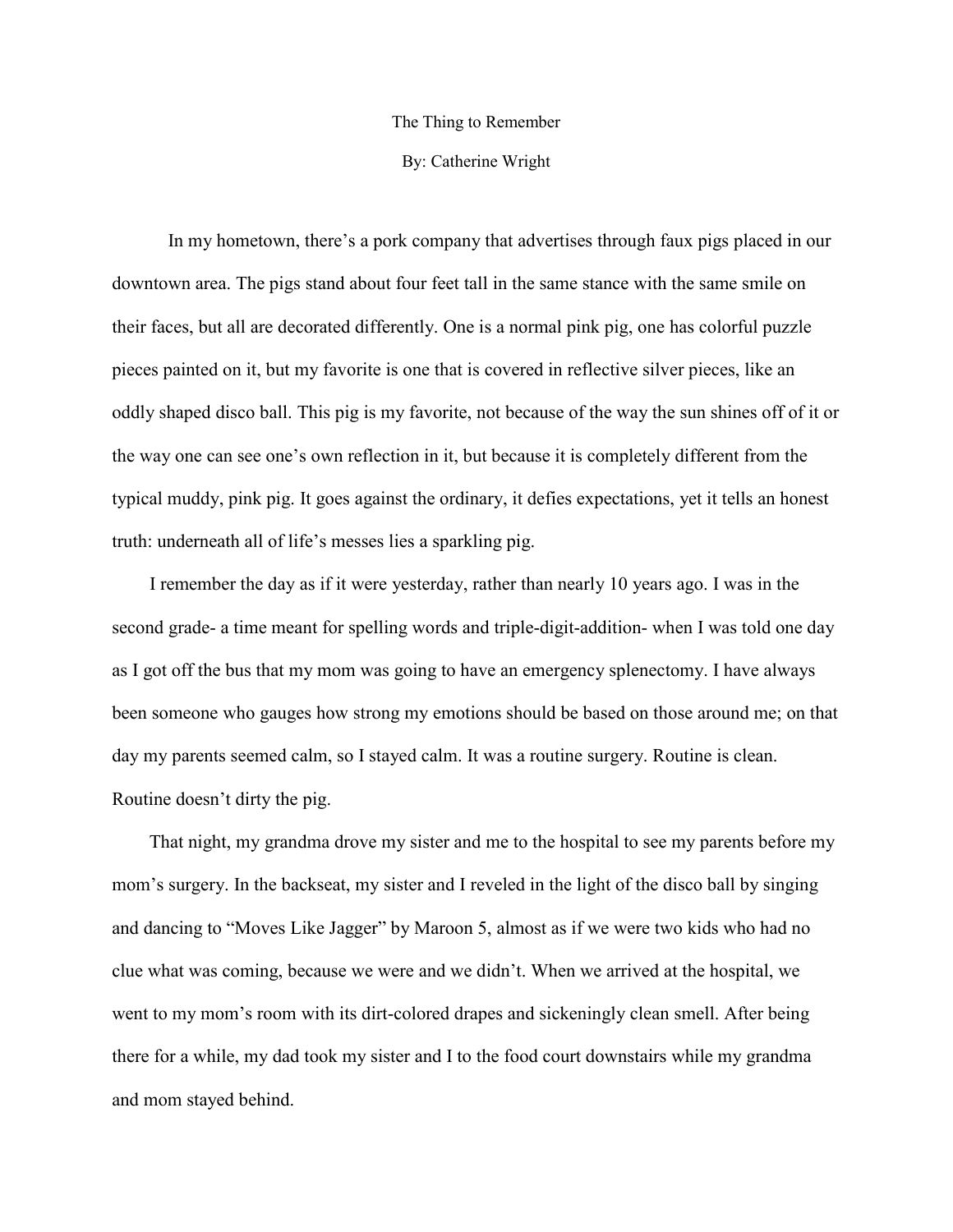I do not remember what we ate or what the food court looked like, but I remember coming back upstairs. I remember skipping back to my mom's room. I remember feeling like I had walked in on something I shouldn't have: my mom crying in her bed, my grandma standing stoically in the corner, and a doctor standing next to the bed. I backed out of the room but not before my grandma saw me. She followed me out the door just as my dad and sister were arriving, and she whispered something to my father as they traded places. It was a word I had heard before. I knew several people with it in fact. So when I heard that my mom had cancer, my tears began to pour, but instead of washing away the dirt that was encasing me, mud was all that seemed to be left.

 There was a nurse who came to my grandma, sister, and me as we sat in the waiting area outside of my mom's room. She took our hands, this virtual stranger, and prayed with us over my mom's health. My mom came home a few days later and over the next few weeks, as more people found out about her diagnosis, there was an outpouring of support toward our family. People stopped by the house to bring food. Cards arrived daily. Our church held a fundraiser. I saw the same compassion in my family members as I did from the nurse that night at the hospital.

 My heart breaks for the second grader who was scared she would lose her mom, for she was so distracted by the mud she couldn't see the sparkling pig underneath. Yet, every story has one, no matter how messy it seems. There are days when I think about my mom's cancer and all I see is muck; some days the sparkling pig eludes me. Yet, when I think of the growth I've had after my mom's diagnosis, I begin to see the shine underneath. I will not tell you I'm grateful for my mom's cancer, but there are some lessons learned from it that I am thankful for. The reaction of my community showed me the power of humanity and how it is always working to combat the